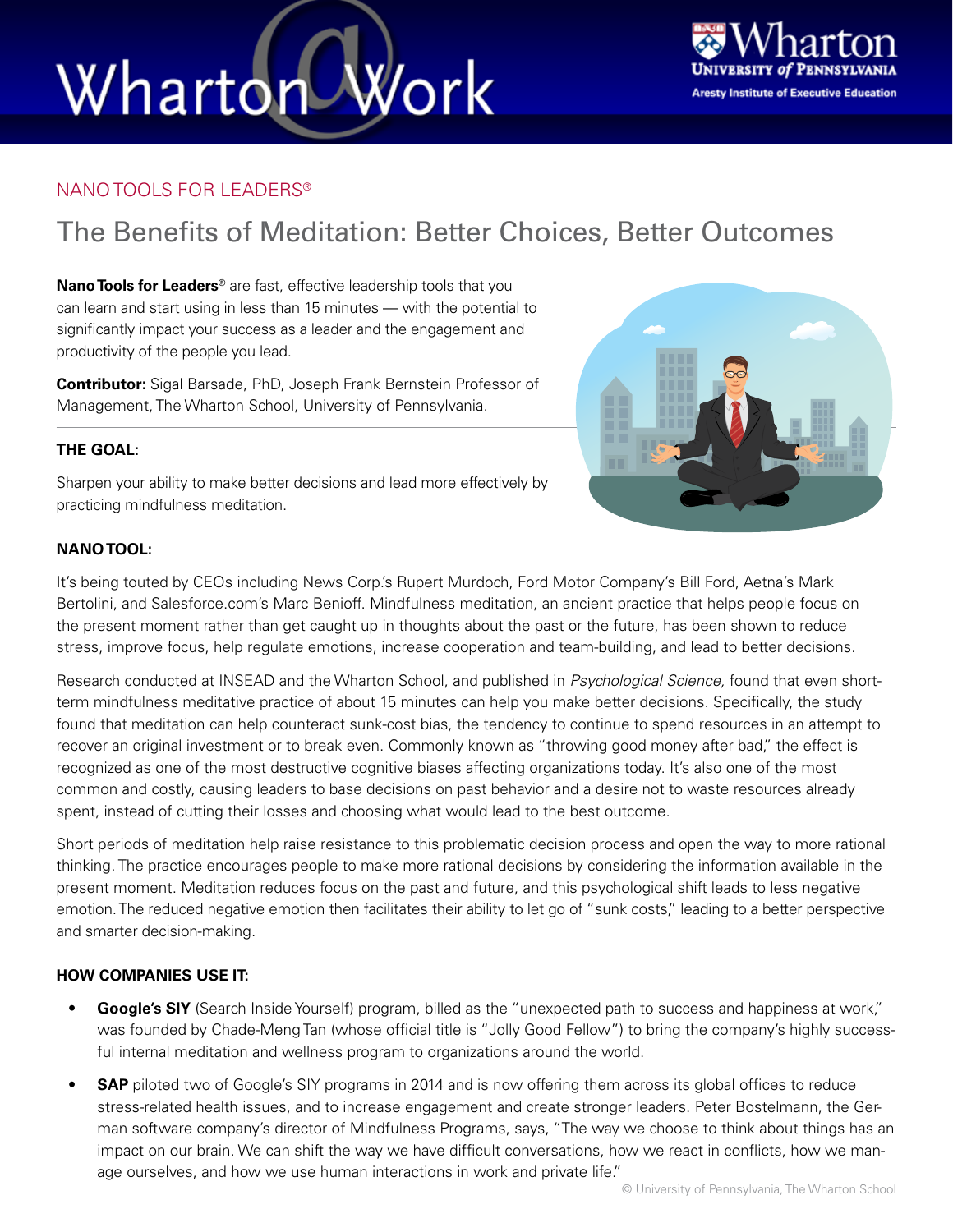## Work Wharton



- **• Aetna** developed a 12-week mindfulness meditation and yoga study in partnership with Duke University's School of Medicine after discovering that its employees whose stress levels ranked highest spend \$2,500 more per year for healthcare. Over 200 employees volunteered for the initial program, and the results, published in the Journal of Occupational Health Psychology, showed reduced stress levels and medical costs. Since then, 6,000 Aetna employees and more than 20 employer clients have completed the program.
- **• General Mills** attorney Janice Marturano offered her first mindfulness class for 13 company executives in 2006. Today, every building on the company's Minneapolis, Minnesota campus has a meditation room, and more than 500 General Mills employees and over 1,000 executives from other organizations (including the U.S. military, Medtronic, and P&G) have taken her mindful leadership programs. According to the company's research, 80 percent of participants say they feel it has improved their ability to make better decisions.

#### **ACTION STEPS:**

How to practice mindfulness meditation:

- 1. Choose your environment: move away from distractions such as a television or computer, and get comfortable either sitting on the floor or on a chair.
- 2. Sit upright comfortably you don't need a perfectly straight back. You can either close your eyes or gaze at an object in front of you (but don't stare).
- 3. Bring your attention to your breath without changing the way you are breathing. Simply focus on inhaling and exhaling. When your mind wanders, gently and non-judgmentally bring it back to your breath. Continue to focus on your breath, acknowledging and letting go of thoughts as they arise, for ten to fifteen minutes

Fitting meditation into your day doesn't necessarily require you to set time aside. Try one or more of the following to add short meditation sessions into your daily routines:

- 4. At a red light: turn off distractions such as your phone or the radio and focus on your breathing.
- 5. Before an important meeting: spend a few minutes centering your mind on your breath in the present moment, not about what might happen later.
- 6. While walking: being in nature is itself a stress-reducer. When you focus on your breath while walking outside, continuously bringing your mind back to that focus, you increase the benefits. But if you can't get outside, use an indoor walk to practice mindfulness between meetings.

#### **ADDITIONAL RESOURCES:**

- "Debiasing the Mind Through Meditation: Mindfulness and the Sunk-Cost Bias," Andrew C. Hafenbrack, Zoe Kinias, and Sigal G. Barsade, *Psychological Science,* February 2014. Reports on four studies (one correlational and three experimental) that suggest increased mindfulness reduces the tendency to allow unrecoverable prior costs to influence current decisions.
- "Mindfulness Practice Leads to Increases in Regional Brain Gray Matter Density," Britta K. Hölzel, et al., *Psychiatry Research,* January 2011. Reveals that participation in mindfulness meditation is associated with changes in gray matter concentration in brain regions involved in learning and memory processes, emotion regulation, selfreferential processing, and perspective taking.